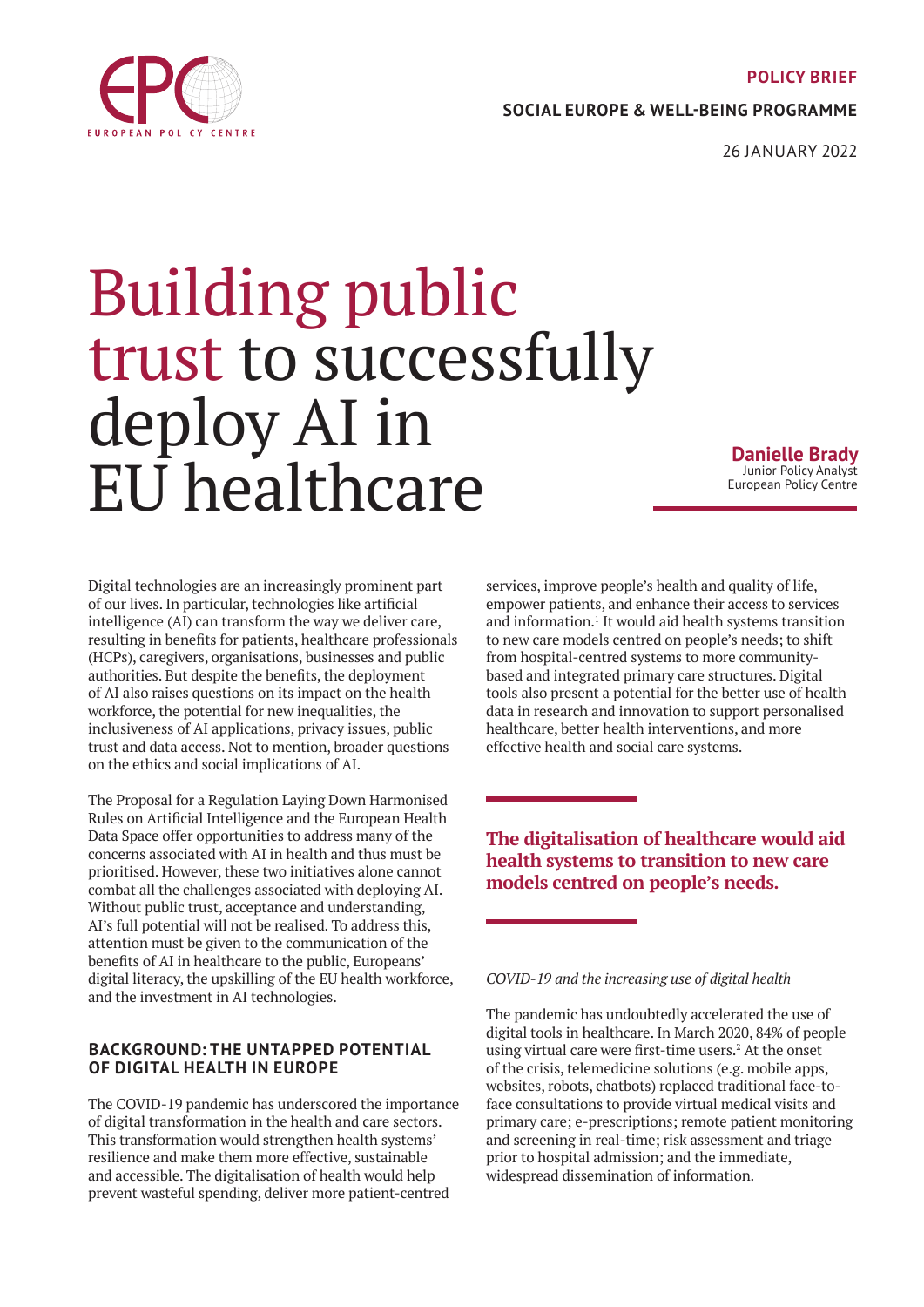Countries moved at the speed and scale necessary to deliver such services remotely through digital means. EU member states like Austria, Belgium, Estonia and the Czech Republic – which previously did not have national legislation, strategies nor policies on the use of telemedicine and did not define the jurisdiction, liability or reimbursement of services like telehealth – allowed provider payment for some telehealth consultations and clarified regulations. Other countries like France, Luxembourg and Poland, where telemedicine was already available, relaxed restrictions and/or created new platforms to make it easier for patients and providers to use remote consultations. Meanwhile, Belgium, Estonia, Greece and Ireland allowed prescriptions and certificates of sick leave to be issued and accessed electronically.3 The crisis eroded many barriers associated with the digitalisation of healthcare.

# **COVID-19 eroded many barriers associated with the digitalisation of healthcare.**

A notable increase in the use of AI in healthcare is also observable throughout the crisis. It is used to detect outbreaks, facilitate diagnosis, identify people with fevers and accelerate gene sequencing.

#### *Artificial intelligence's benefits and risks*

AI in healthcare evidently holds many potential benefits. AI applications can have positive implications for personalised medicine, drug design, tailored treatment, and the evaluation and monitoring of diseases. Other clear benefits have been observed in relation to prosthetics and companion robots in care for people with disabilities and the elderly and the development of systems for prevention, early detection and outbreak assessment of pandemics and public health events.4

One area where AI has much potential is oncology. The Europe's Beating Cancer Plan (EBCP) states that cancer care is one of the major disease areas that will benefit from AI tools and high-performance computing. Real-world electronic records will also be crucial: they ensure that clinical information is shared efficiently between cancer nurses, oncologists, radiologists and surgeons, thus enhancing the patients' treatment and survival chances. The European Cancer Imaging initiative, which is expected this year, will develop an 'EU atlas' of cancer-related images. Anonymised images will become accessible to a wide range of stakeholders across the ecosystem of hospitals, researchers and innovators. This data could 'train' AI tools, enhancing their accuracy and reliability for improved personalised medicine and innovative solutions.

Despite these clear benefits, significant challenges associated with the deployment of AI applications in health also exist, including data-related ones. Malicious use of data, data security and reliability pose risks to AI in general. Such risks become more important in healthcare, given the sensitivity of the data in question. AI also threatens to exacerbate health inequalities. From the patient perspective, digital literacy is required to use many of the tools associated with AI. According to the Digital Economy and Society Index, 4 out of 10 adults, and every third person working in the EU lack basic digital skills.<sup>5</sup> Those who do not possess the necessary skills could be left behind, unable to access the care they require. This would result in wider inequality gaps with negative consequences for already disadvantaged groups.

**Those who do not possess the necessary digital skills could be left behind, unable to access the care they require. This would result in wider inequality gaps with negative consequences for already disadvantaged groups.**

Furthermore, health inequalities could be embedded into AI conception, design and use. Existing biases in health practices and institutional policies and norms could become ingrained in the datasets used to train AI systems, allowing algorithmic models to reproduce inequalities. Additionally, challenges arise with data representativeness, as the datasets used to train, test and validate AI models are often unrepresentative of the general public. For example, the datasets often do not have sufficient data on those with limited or irregular access to healthcare systems (i.e. ethnic minorities, migrants, socio-economically disadvantaged groups).6

Further challenges to using AI in healthcare include endangering the patient–HCP relationship and the loss of empathy due to less human contact, particularly with long-distance monitoring in the context of telemedicine. However, by streamlining cumbersome and repetitive administrative tasks via AI, HCPs could actually *gain* more time for face-to-face interaction with patients.<sup>7</sup>

AI will undoubtedly impact HCPs, who are key to its success in healthcare – in not just its actual deployment but also building trust and acceptance in its use. HCPs should have the skills to use AI solutions, and for the right patients. As such, attention must be given to the upskilling and reskilling of the health workforce: they must have said skills, knowledge of and confidence in AI. Ensuring a paced approach to the use of AI in healthcare is paramount. HCPs should also be able to explain the use of AI tools to their patients to build the latter's trust in the applications.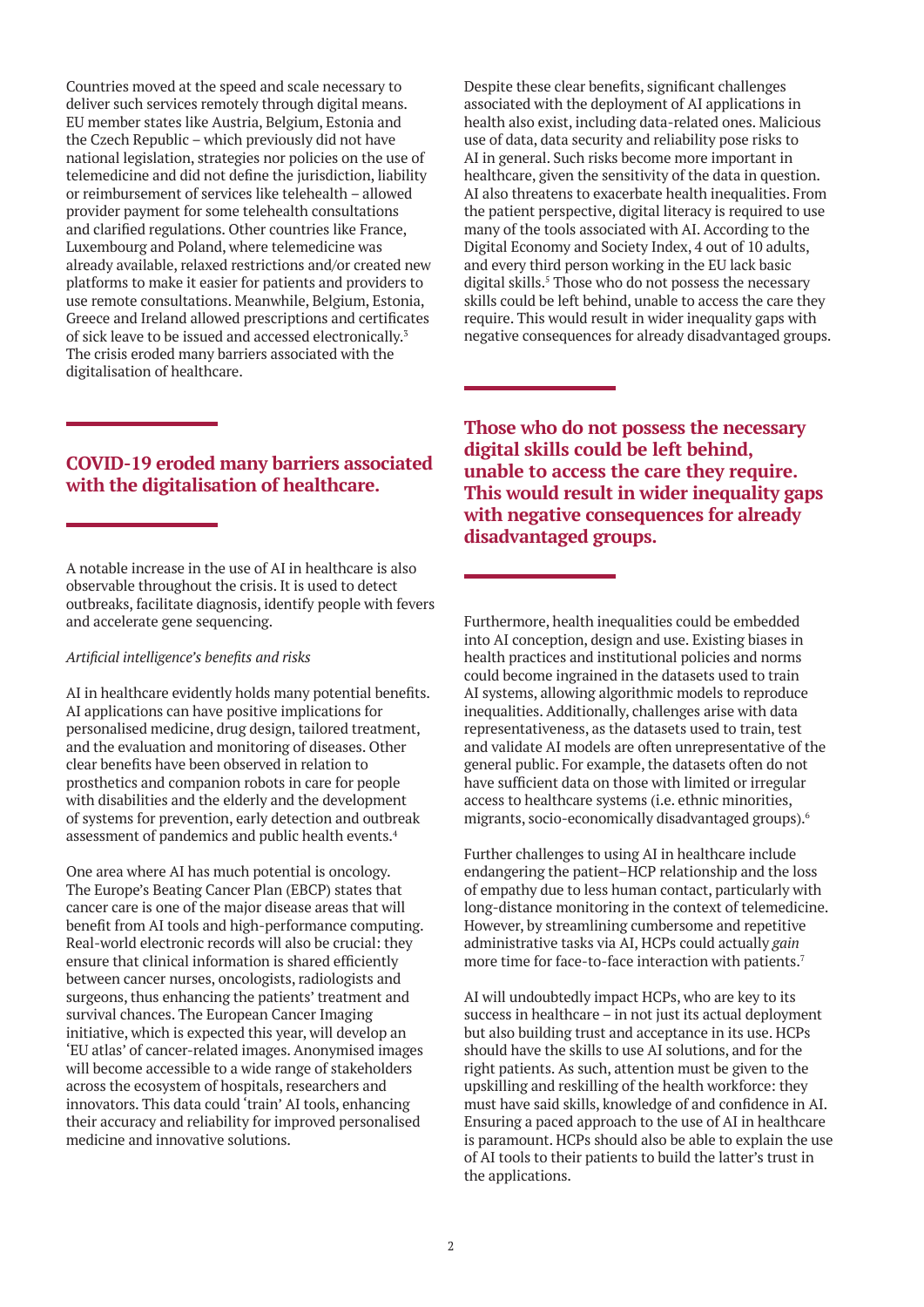# **STATE OF PLAY: EU ACTION IN THE FIELD**

There is a recognition within the EU that certain challenges and concerns accompany AI deployment in general, particularly regarding safety, security and fundamental rights. In February 2020, the European Commission published a White Paper on Artificial Intelligence and proposed a European regulatory framework for trustworthy AI. The European Parliament was also proactive, adopting three legislative resolutions covering ethics, civil liability and intellectual property in October 2020. Additionally, it called on the Commission to propose a comprehensive and future-proof legal framework of ethical principles for developing, deploying and using AI, robotics and related technologies.

## *The Proposal for a Regulation Laying Down Harmonised Rules on Artificial Intelligence*

In April 2021, the Commission published its Proposal for a Regulation Laying Down Harmonised Rules on Artificial Intelligence, proposing to enshrine a technology-neutral definition of AI systems in EU law. This would define AI systems as software developed with one or more of the techniques and approaches listed in Annex I and that can, for a given set of human-defined objectives, generate outputs which influence the environments with which they interact (e.g. content, predictions, recommendations or decisions). The proposed regulation puts forward different sets of rules tailored on a four-level, risk-based approach.

- 1. **Unacceptable AI:** AI that is deemed harmful, in that they contravene EU values, will be banned because of their unacceptable risk. Examples include national social scoring systems<sup>8</sup> and toys which use voice assistance that encourages dangerous behaviour in minors.
- 2. **High-risk AI:** AI systems that adversely impact people's safety and/or fundamental rights will be considered high-risk.9 To ensure trust and the consistent, high-level protection of safety and fundamental rights, a range of mandatory requirements would apply to all high-risk AI systems (e.g. medical devices).
- 3. **Limited risk AI:** Some AI systems will be subject to a limited set of obligations to make users aware they are interacting with a machine. This will allow them to make informed decisions to continue the interaction or step back (e.g. chatbots).
- 4. **Minimal risk AI:** All other AI systems (e.g. video games) can be developed and used in the EU without additional legal obligations and only the existing legislation.

Devices that come under the Medical Devices Regulation 2017/745 will be deemed high-risk, meaning that all devices and software with an intended medical purpose will fall into the second category. Such applications will be subject to strict obligations before being put on the EU Single Market. These obligations include adequate risk assessment and mitigation systems; high-quality

datasets; logging activity to ensure the traceability of results; detailed documentation; clear and adequate information; appropriate human oversight; and high levels of robustness, security and accuracy.

The mandatory requirements for all high-risk AI systems also aim to mitigate bias. AI systems must be technically robust to guarantee that they are fit for purpose and that false positive/negative results are not affecting protected groups (e.g. of racial or ethnic origin, sex, age) disproportionately. Under the regulation, highrisk systems will need to be trained and tested with sufficiently representative datasets to minimise the risk of its inevitably embedded unfair biases and ensure that they can be addressed through appropriate mitigating measures, such as bias detection or correction.

## *The European Health Data Space*

In addition to the regulation for harmonised AI rules, a European Health Data Space would impact AI deployment. The latter's legislative proposal, for early 2022, would aim to promote better exchange and access to different types of health data, such as electronic health records, genomics data and patient registries, to support healthcare delivery, research and policymaking. The data space will:

- $\blacktriangleright$  promote the safe exchange of patients' data (i.e. travel destination) and citizens' control over their health data;
- $\blacktriangleright$  support research on treatments, medicines, medical devices and outcomes;
- $\blacktriangleright$  encourage the access to and use of health data for research, policymaking and law-making, with a trusted governance framework and data protection rules upheld;
- $\blacktriangleright$  support digital health services; and
- $\blacktriangleright$  clarify the safety and liability of AI in health.

While the AI regulation and data space could mitigate the risks related to AI transparency, accuracy, bias and data, many of the general concerns associated with AI also apply in healthcare and pose barriers to patients' trust.

## **PROSPECTS: BUILDING TRUST AND UNDERSTANDING**

If AI in healthcare is to reach its full potential, trust and understanding are essential. The adoption of the Proposal for a Regulation Laying Down Harmonised Rules on Artificial Intelligence must be prioritised to ensure that the outlined risks are mitigated, and public trust can be built. Additionally, the publication of the legislative proposal on the European Health Data Space should not be delayed further. Initially planned for Q4 2021, it now looks set to be published in early 2022. These two initiatives would ensure that AI systems used in the EU are safe, transparent, ethical, unbiased and under human control. Nevertheless, clear and convincing explanations regarding AI use in healthcare are required so that citizens understand their benefit